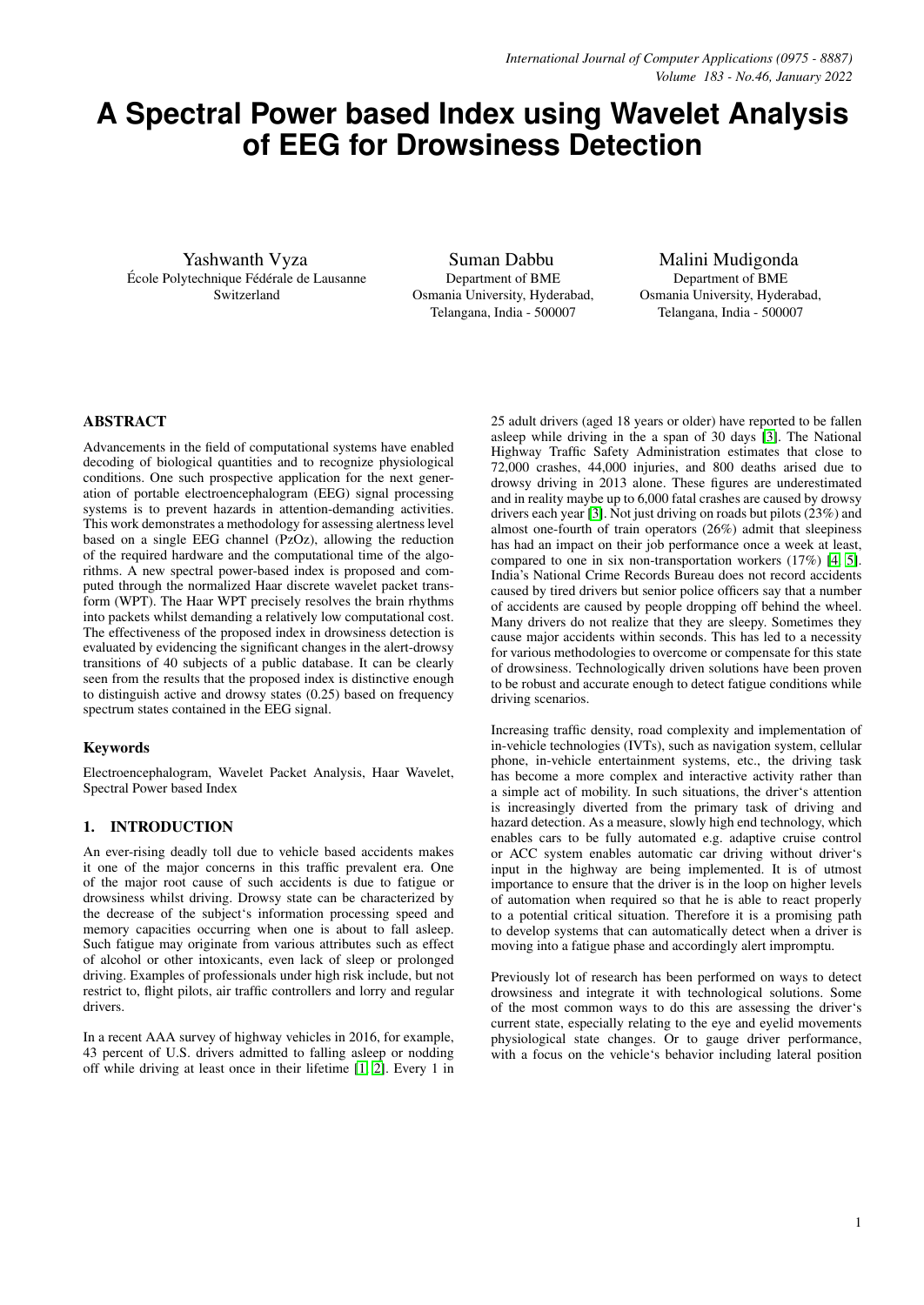and headway and in some cases a combination of the driver's current state and driver performance. They may consider a wide range of inputs, as facial movements (Aoi, Kamijo, Yoshida, 2011 [\[6\]](#page-7-1); Gu, Ji, Zhu, 2002 [\[7\]](#page-7-2)), eyes closures (Tsuchida, Bhuiyan, Oguri, 2009 [\[9\]](#page-7-3); Wierwille, Wreggit, Kirn, et al., 1994 [\[10\]](#page-7-4)) and physiological signals as electromyogram (EMG) (Aoi et al., 2011 [\[6\]](#page-7-1)), electrocardiogram (ECG) (Zhang and Liu, 2012 [\[11\]](#page-7-5)), electrooculogram (EOG) (Chieh, Mustafa, Hussain, Hendi, Majlis, 2005 [\[15\]](#page-7-6)) and electroencephalogram (EEG) (Eoh et al., 2005 [\[19\]](#page-7-7) and Subasi, 2005 [\[16\]](#page-7-8)). However, it is argued that EEG signals are the most reliable indicators of drowsiness due to direct correlation and thus promising techniques can be developed for detection.

It is well established in literature the existence of special frequency ranges of EEG signals (called rhythms) (Bear, Connors, Paradiso, 2007 [\[17\]](#page-7-9)) when measured on the scalp, those rhythms are faded expressions of the characteristic synchrony between populations of neurons that appear more or less intensely in each phase of the circadian cycle. Through analysis of short time intervals of the raw signal, labeled as epochs, it is possible to recognize the subjects' brain activities, described by the different rhythms. For example, the delta rhythm increases during high sleep and also can indicate the need for sleep (Subasi, 2005 [\[16\]](#page-7-8)). The theta activity gradually increases whilst the alpha rhythm decreases from the wakefulness to resting conditions (Kiymik, Akin, Subasi, 2004 [\[18\]](#page-7-10)). High and low activities in beta band are related to the alert and drowsy states, respectively (Eoh et al., 2005 [\[19\]](#page-7-7)). Eoh et al. (2005) [\[19\]](#page-7-7) employed these knowledge, proposing and analyzing indices based only on the power spectrum of brain activities. They have included the theta, alpha and beta rhythms in their studies, analyzing these rhythms' behavior and the relationship between them. Respectively, in their studies, 8 and 30 EEG channels were used to perform the experiments in driving simulation tasks.

Albeit not stating explicitly, as Eoh et al. (2005) [\[19\]](#page-7-7) averaged all channels to compute rhythm energies and employed Analysis of Variance (ANOVA) to choose the electrodes containing significant variations, their results suggest drowsiness is detectable with fewer EEG inputs. Furthermore, the demand for methodologies based on fewer channels (Yu et al., 2013 [\[21\]](#page-7-11)) has increased in the present decade because of the blooming of portable devices. Thanks to the increasing power and popularity of portable electronic systems, those like the one proposed in Lin et al. (2010) [\[22\]](#page-7-12) became an attractive option to process EEG and other physiological signals. According to Zhu, Li, and Wen (2014) [\[23\]](#page-7-13), multi-channel equipment limits the subjects' movements and are harder to use than single-channel devices. In this context, contrasting to the literature on the sleep stages scoring problem (Ebrahimi, et al., 2008 [\[24\]](#page-7-14); Fraiwan, et al., 2012 [\[25\]](#page-7-15); Zhu et al., 2014 [\[23\]](#page-7-13)), few studies have regarded this relevant requirement for drowsiness detection systems and methods (Lin et al., 2010 [\[22\]](#page-7-12); da Silveira, et al., 2015 [\[26\]](#page-7-16)).

Therefore, this work is an effort to develop an automated drowsiness detection system using Wavelet analysis on a single channel Electroencephalogram (EEG) signal. Additionally, a new index has been proposed that can fasten the computation and decrease the delay as a continuation to previous work on drowsiness detection [\[27,](#page-7-17) [12,](#page-7-18) [8,](#page-7-19) [20\]](#page-7-20). This paper shall address three major aspects: (1.) acquisition of the EEG signals from the subjects during active and drowsy conditions. (2.) differentiating the intervals in drowsy state from active state from the EEG signals. (3.) proposal and discussion on a new index that reducing the computational time and cost whilst giving accurate results.

## 2. BACKGROUND AND METHODOLOGY

# 2.1 Data handling

The experimental data used in this study were obtained from the public Sleep EDF database [expanded] part of the Physionet Bank [\[28\]](#page-7-21). One of the reason towards using such information from a public database is to enable the possibility of testing, verifying and extending the proposed methodology by any research group interested in this subject. This database provides recordings from 40 healthy subjects. This collection of polysomnograms (PSGs) with accompanying hypnograms (expert annotations of sleep stages) comes from two studies.

The \*PSG.edf files are whole-night polysmnographic sleep recordings containing EEG (from Fpz-Cz and Pz-Oz electrode locations), EOG (horizontal), submental chin EMG, and an event marker; the SC\*PSG.edf files often also contain oro-nasal respiration and rectal body temperature. Each EDF and EDF+ file has a header specifying the patient (in these files anonymized to only gender and age), details of the recording (in particular the recorded time period), and characteristics of the signals including their amplitude calibration.

The recording of all available subjects, who stated not having used any sleep-related medication while participating in the experiments, were used. These available recordings refer to male and female subjects with ages between 20 and 34 years. They contain for each subject's recording two EEG channels, Fpz–Cz and Pz–Oz, sampled at 100 Hz besides EOG and EMG signals. The EOG and EEG signals were each sampled at 100 Hz. In the current study, the Pz–Oz channel is adopted, because this channel is to be more accurate for scoring sleep stages. Furthermore, [\[13\]](#page-7-22) found that Oz location can provide discriminating power and have high correlation with the drowsiness state. [\[14\]](#page-7-23) have found similar results, but considering EEGs from the parietal region. Annotations part of the hypnograms provided for every 30 seconds are extremely useful, as they are reliable delimiters to point out when the subjects are considered alert, drowsy (S1 stage) or sleeping.

#### 2.2 Hypnogram studies

Hypnogram are as important as data files because they are encoded with annotations i.e. sleep stages at different time intervals. The \*Hypnogram.edf files contain annotations of the sleep patterns that correspond to the PSGs. These patterns (hypnograms) consist of sleep stages W, R, 1, 2, 3, 4, M (Movement time). All hypnograms were manually scored by well-trained technicians (identified by the eighth letter of the hypnogram filename).

X F X Female\_33yr %<br>32250||210||Sleep stage 2|| +32460||30||Sleep stage 3|| +32490||60||Sleep :<br>1eep stage 3|| +38760||150||Sleep stage 2|| +38910||60||Sleep stage 3|| + +43710 210 Sleep stage 2 +43920 60 Sleep stage 3 +43980 30 Sleep USleep stage 1 +49200 990 Sleep stage R +50190 30 Sleep stage W

Fig. 1. Hypnogram in notepad (clearly the data is encoded with the age, gender and timestamps for sleep cycles

SC4001EC-Hypnogram - Notepad

File Edit Format View Help ø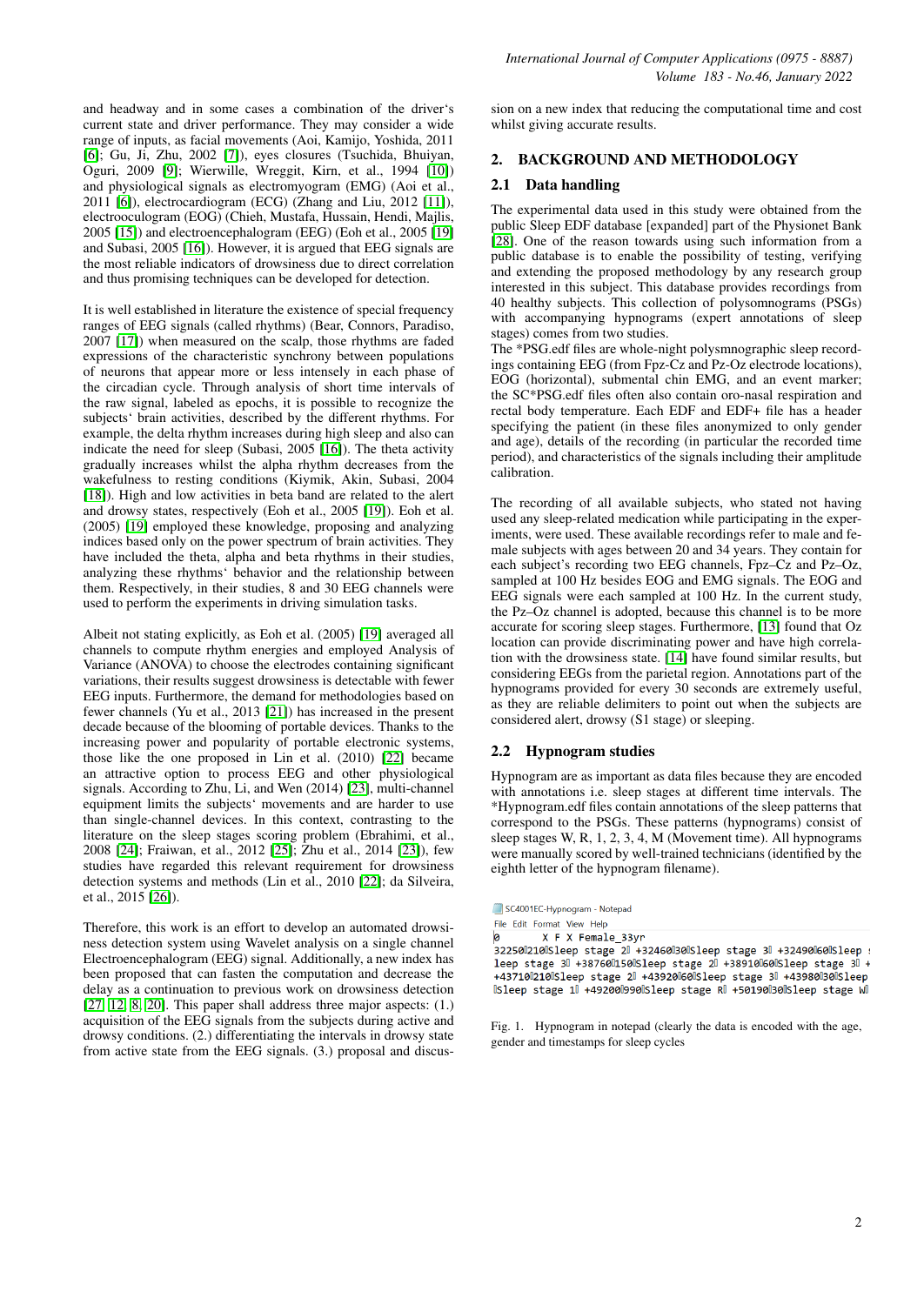

Fig. 2. Hypnogram in Polyman software shows the timestamps of sleep modes.

#### 2.3 Wavelet Transformations

Non-stationary data with different frequency properties, as the EEG signals, can be successfully analyzed through the wavelet transform application. The wavelet transform also provides a multi-resolution analysis in both time and scaling domains, differently from the Fourier transform, though frequency and scale are related. Several wavelet transforms, with different basis and decomposition algorithms, have already been explored in the sleep research field. The discrete wavelet transform (DWT) was used as a tool to recognize the alertness level in whilst the wavelet packet transform (WPT) algorithm and the continuous wavelet transform were used to classify sleep stages respectively. In the current study, the Haar WPT with normalized filters is adopted.

<span id="page-2-0"></span>
$$
\psi(t) = \begin{cases} 1 & 0 \le t < 1/2, \\ -1 & 1/2 \le t < 1, \\ 0 & otherwise. \end{cases}
$$
 (1)

The Haar wavelet's mother wavelet function  $\psi$  (t) can be described as equation [1.](#page-2-0) Haar basis being the simplest wavelet, avoiding any special boundary treatment makes it possible to apply the packet transform algorithm over each EEG epoch without insertion of artificial values or loss of information. Figure [3](#page-2-1) presents the structure of the packet transform, showing the many packets obtained by level, each one containing different sets of wavelet coefficients, generated by the decomposition of the scaling and wavelet packets previously computed.

Aiming applications in real time, the current study uses epochs of 30s length. Once the considered epochs have 30 s length and the provided Physionet hypnograms refer to 30-s ones. Moreover, once the sample rate of the analyzed EEG signal is 100 Hz, each epoch has 30000 samples. The application of the WPT algorithm allows to break down the whole data (30-s epoch) in specific frequency ranges between 0 and the half of the signals' sample rate, i.e. 50 Hz. Therefore, wavelet packet coefficients related to frequency ranges of the delta (0.5–4 Hz), alpha (8–13 Hz), beta (13–30 Hz) and low-gamma (30–50 Hz) rhythms are selected. The delta rhythm is the slowest wave activity, gamma is the fastest one. As already mentioned, the former is associated to the need for sleep while the later, to the working memory and attention. Given these associations with the cognitive state of humans, it is expected that both rhythms will be of interest to identify the trend to the drowsy state.



<span id="page-2-1"></span>Fig. 3. Wavelet packet decomposition

Preliminary experiments identified a complementary and sensitive behavior of these rhythms to the alert-drowsy transition as pointed out in the following subsections. Furthermore, here, alpha and beta rhythms are also adopted since their effectiveness was already demonstrated in several studies related to the sleep and drowsiness analysis. After the normalized Haar WPT application, wavelet packet set of coefficients (WPsc) are selected.

The WPsc corresponding to the delta rhythm are contained in packets labeled as  $C_{5,1}$ ,  $C_{6,1}$ ,  $C_{6,4}$  and  $C_{8,3}$  according to Figure [4.](#page-3-0) Alpha and beta information are inside, respectively,  $C_{4,3}$ ,  $C_{4,11}$ ,  $C_{7,21}$ ,  $C_{7,32}$ ,  $C_{8,41}$  and  $C_{9,132}$ , and  $C_{3,3}$ ,  $C_{4,5}$ ,  $C_{4,8}$ ,  $C_{5,9}$ ,  $C_{5,18}$ ,  $C_{6,17}$ ,  $C_{8,67}$ ,  $C_{8,152}$  and  $C_{9,306}$ . Low-gamma data are within the blocks  $C_{2,3}$ ,  $C_{3,5}$ ,  $C_{6,39}$  and  $C_{7,77}$ . The assumed notation refers to the WPsc as  $C_{i,j}$  with i 0 being the binary tree level and j  $\in$ [0,2i-1] indicating the j-th set at level i. Since the employed transform is decimated, a set of coefficients at a level i has half of the number of coefficients with respect to the set at the level i-1. The covered frequency ranges for the rhythms of interest are summarized in Table. 1.

Table. 1. Frequency ranges of different brain waves

| <b>Brain Rhythms</b> | Actual<br>fre- | <b>Covered frequency range</b> |
|----------------------|----------------|--------------------------------|
|                      | quency range   |                                |
| Delta                | $0.5 - 4$      | 0.5859375 - 3.90625            |
| Theta                | $4 - 8$        | 4.023475 - 7.892212375         |
| Alpha                | $8 - 13$       | 8.0078125 - 12.98828125        |
| <b>Beta</b>          | $13 - 30$      | 13.0859375 - 29.98046875       |
| Low-Gamma            | $30 - 50$      | $30.078125 - 50$               |

Note that, according to Table. 1, the length of the analyzed epochs and the sample rate of the EEG signals are good enough to well represent the bands of the regarded brain rhythms. Figure [4](#page-3-0) illustrates the selected WPsc for delta, alpha, beta and low-gamma rhythms. Note that  $C_{0,0}$ , the input set (epoch), contains L=30,000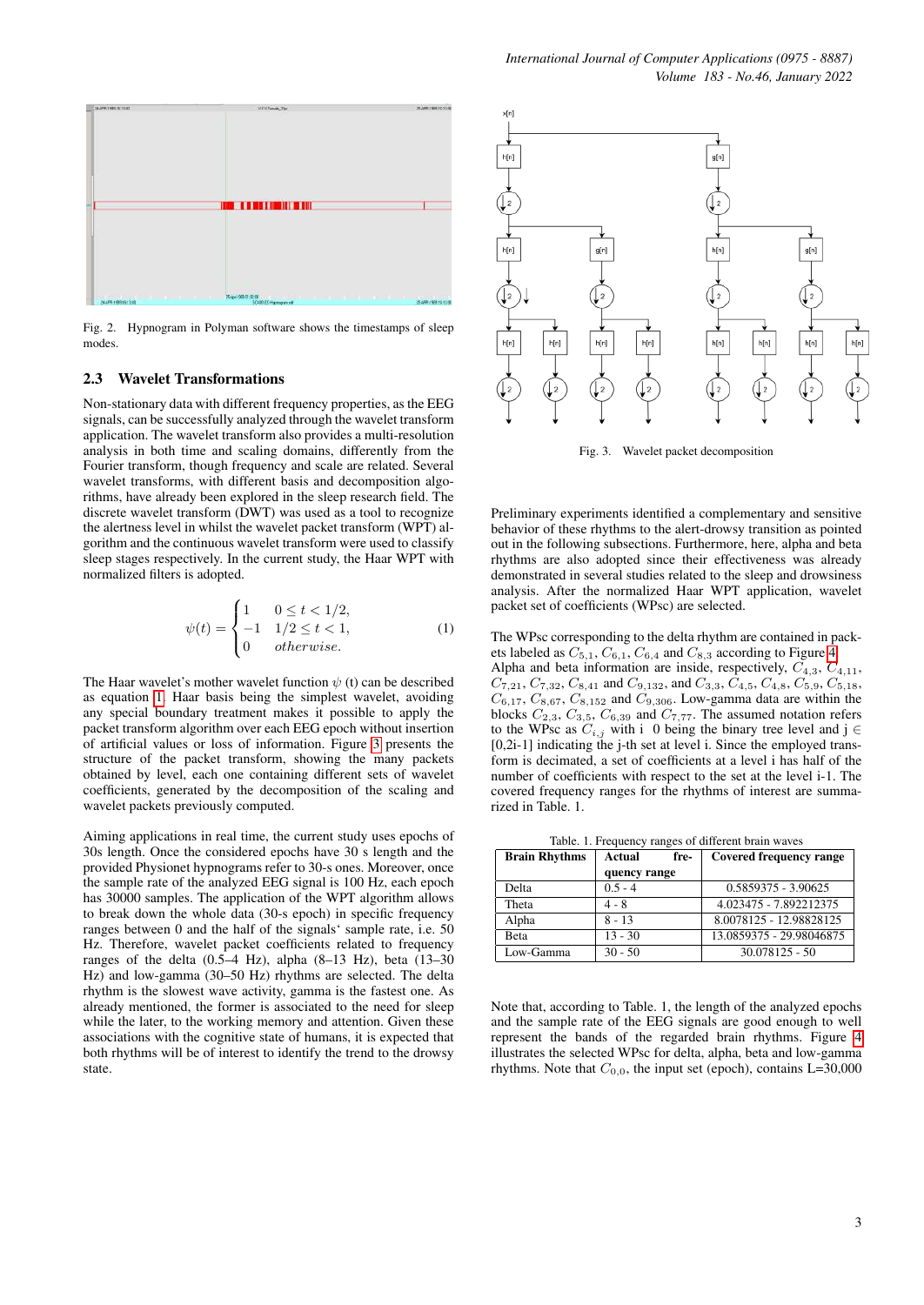

<span id="page-3-0"></span>Fig. 4. Wavelet packet decomposition for this study

discrete points and is sampled at 100 Hz. By considering these parameters, it is possible to analyze the information within each WPsc with reliable frequency representation and few decomposition levels. It is important to remind that altering the sample rate and/or the quantity of points in C0, 0, the WPT structure will change as well.

Another important aspect to be highlighted is the relevance of choosing the normalized Haar filters. Once all indices are based on energy computations, they would be distorted by non-normalized transforms. Given the WPsc related to the delta, alpha, beta and low gamma rhythms, it is possible to calculate their powers in such epoch. Due to the normality and orthogonality of the Haar basis, it can be made by summing up the powers of all sets of coefficients related to the whole frequency range of interest. Thus, the delta (δ), alpha ( $\alpha$ ), beta ( $\beta$ ) and low-gamma ( $\gamma$ ) powers are given, respectively, by

$$
\delta = P(C_{5,1}) + P(C_{6,1}) + P(C_{6,4}) + P(C_{8,3})
$$
 (2)

$$
\alpha = P(C_{4,3}) + P(C_{4,11}) + P(C_{7,21}) + P(C_{7,32}) + P(C_{8,41}) + P(C_{9,132})
$$
\n(3)

$$
\gamma = P(C_{2,3}) + P(C_{3,5}) + P(C_{6,39}) + P(C_{7,77})
$$
 (4)

$$
\beta = P(C_{3,3}) + P(C_{4,5}) + P(C_{4,8}) + P(C_{5,9}) + P(C_{5,18}) + P(C_{6,17}) + P(C_{8,67}) + P(C_{8,152}) + P(C_{9,306})
$$
\n(5)

Thus the power of the signal is given by

$$
P(C_{i,j}) = \sum_{l=0}^{k-1} (C_{i,j}(l))^2
$$
 (6)

The value of  $C_{i,j}$  is the  $l^{th}$  coefficient of the set  $C_{i,j}$  and  $K = L/2^{i}$ is its cardinality.

### 3. RESULTS

Real data set of 40 subjects have been used to detect 'Drowsy' and 'Active' states. The EEG data of Pz-Oz channel has been extracted and then segmented as per the frequency range of the signal and wavelet packets using Haar transformation. Delta, Alpha, Beta, Gamma powers of the subjects have been used to find the proposed index value at different sleep stages. Using the index value which is obtained from the data sets, drowsy and active states can be differentiated. The following graphs and statistics are the output results of the spectral analysis of EEG data of reference subject after converting from EDF to ASCII.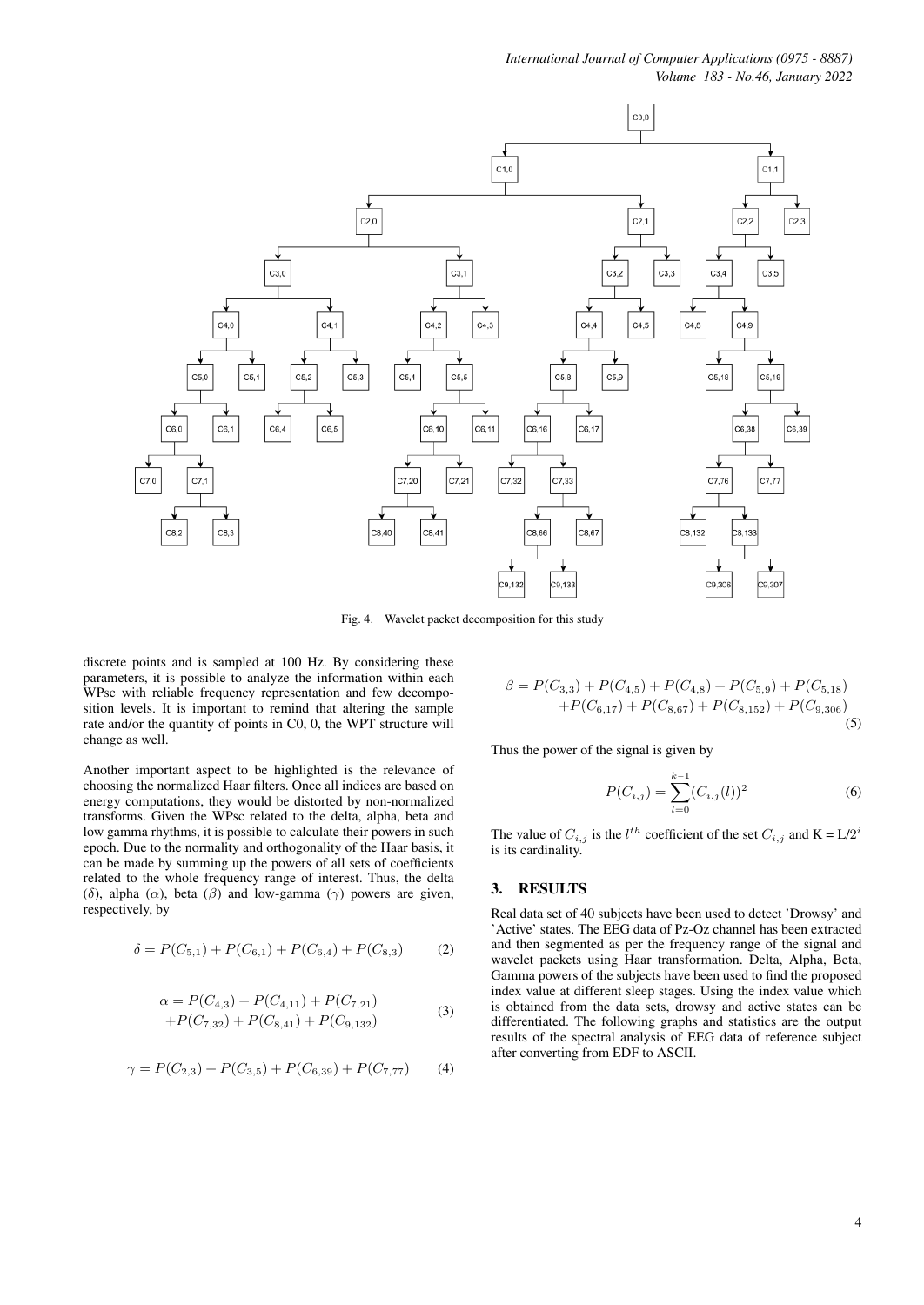Subsequently various spectral powers within the data have been computed which shall help us evaluate the index to differentiate drowsy and active states. Since the power of the signal is given by equation (6), the relative power of a specific signal in spectrum is given by

Relative power = (Power of the specific signal)/(Total power).

Using this principle, the powers of various states like alpha, delta, gamma and beta have been estimated and the relative power is the corresponding state power/total power of the signal. These plots can be obtained based on equations (2), (3), (4), (5) respectively.





Fig. 6. Alpha power for the EEG data of SC4002



Fig. 7. Relative Alpha power for the EEG data of SC4002



Fig. 8. Beta power for the EEG data of SC4002



Fig. 9. Relative Beta power for the EEG data of SC4002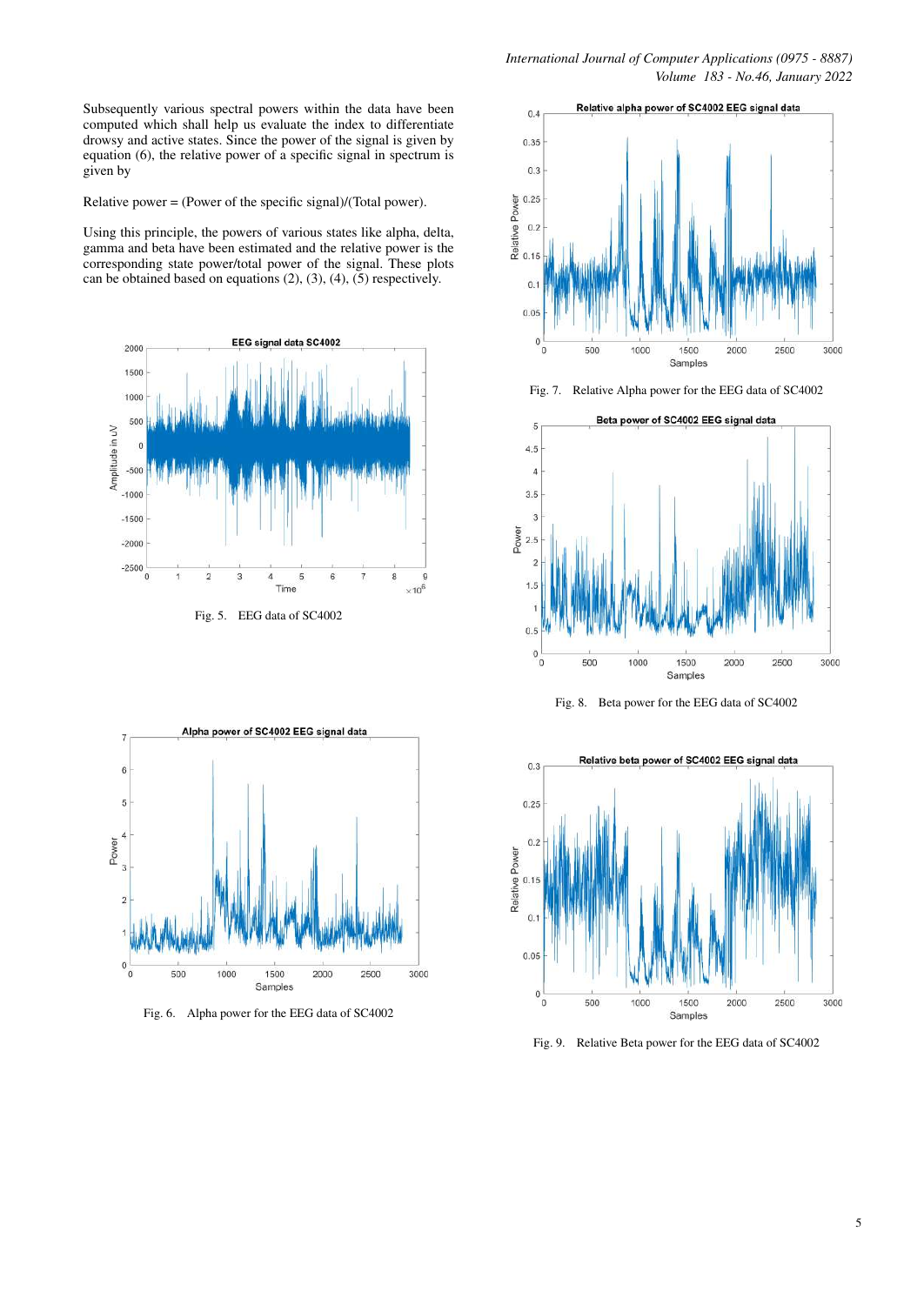



Fig. 10. Delta power for the EEG data of SC4002



Fig. 11. Relative Delta power for the EEG data of SC4002



Fig. 12. Gamma power for the EEG data of SC4002



Fig. 13. Relative Gamma power for the EEG data of SC4002

From this point, a statistical study has been performed to find the average powers of the different sleep stages (for the Pz-Oz channel) are calculated using the EEG data and the sleep annotations. Using the sleep annotations data is separated, that is samples of different sleep stages are separated and then the averages of relative powers have been calculated. These values for the forty reference subjects are studied and the trends in the average values of the power in drowsy and active modes have been shown.



Fig. 14. Average Alpha power for all the subjects in active and drowsy states



Fig. 15. Average Beta power for all the subjects in active and drowsy states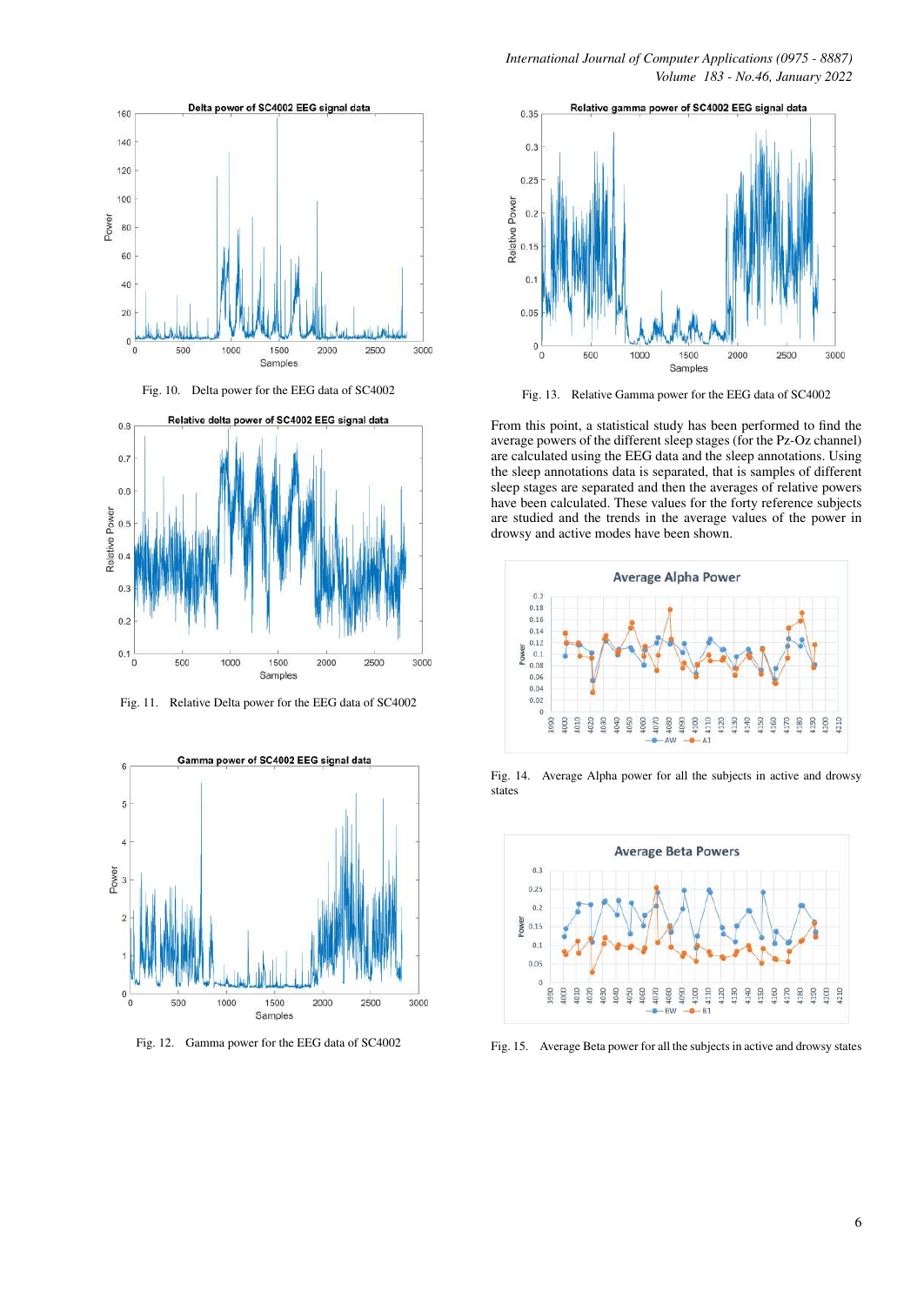

Fig. 16. Average Gamma power for all the subjects in active and drowsy states



Fig. 17. Average Delta power for all the subjects in active and drowsy states

On the basis of these values of the independent spectrum powers, the average index value is estimated along with the analysis of index value from the signal data and the corresponding graph and characteristics have been obtained.



Fig. 18. Index value for the EEG data of SC4001 low index value(I<0.25) represents drowsy state



Fig. 19. Average Index value for all the subjects in active and drowsy states

#### 4. CONCLUSION

Observing average powers of different wavelets in different stages states it can be deduced that:

- Changes in the alpha power are very small during the transition from awake to drowsy.
- Power decreases from wake state to drowsy state during beta stage.

• Similarly gamma power also decreases from wake state to drowsy state.

- Delta power increases from wake state to drowsy state.
- Delta is maximum during the sleep stage four.

Based on the analysis, it is clearly observed that the power of gamma and beta decreases whereas power of delta increases.

Therefore the new ratio index is introduced as

$$
Index(I) = (\gamma + \beta)/(\delta), \tag{7}
$$

where  $\delta$ ,  $\alpha$ ,  $\beta$  and  $\gamma$  are defined, respectively, in the equations (2) – (5). It can clearly be seen from the index values for EEG data and the average index values for different subjects, that the Index (I) value decreases from active state to drowsy state. It can be characterized that for this case, the subject is drowsy for values of index less than 0.25.

## 5. REFERENCES

- <span id="page-6-0"></span>[1] Reduce Fatigue-Related Accidents based on 2002 survery, National transportation safety board. https://www.ntsb.gov/safety/mwl/Pages/mwl1-2016.aspx
- <span id="page-6-1"></span>[2] Tefft BC, AAA Foundation for Traffic Safety. Prevalence of Motor Vehicle Crashes Involving Drowsy Drivers, United States, 2009 – 2013[457 KB].Washington, DC: AAA Foundation for Traffic Safety; 2014. October 19, 2015.
- <span id="page-6-2"></span>[3] National Highway Traffic Safety Administration. Research on Drowsy Driving. Accessed October 20, 2015, Center for Disease Control and Prevention
- <span id="page-6-3"></span>[4] Masten SV, Stutts JC, Martell CA. Predicting daytime and nighttime drowsy driving crashes based on crash characteristic models. 50th Annual Proceedings, Association for the Ad-